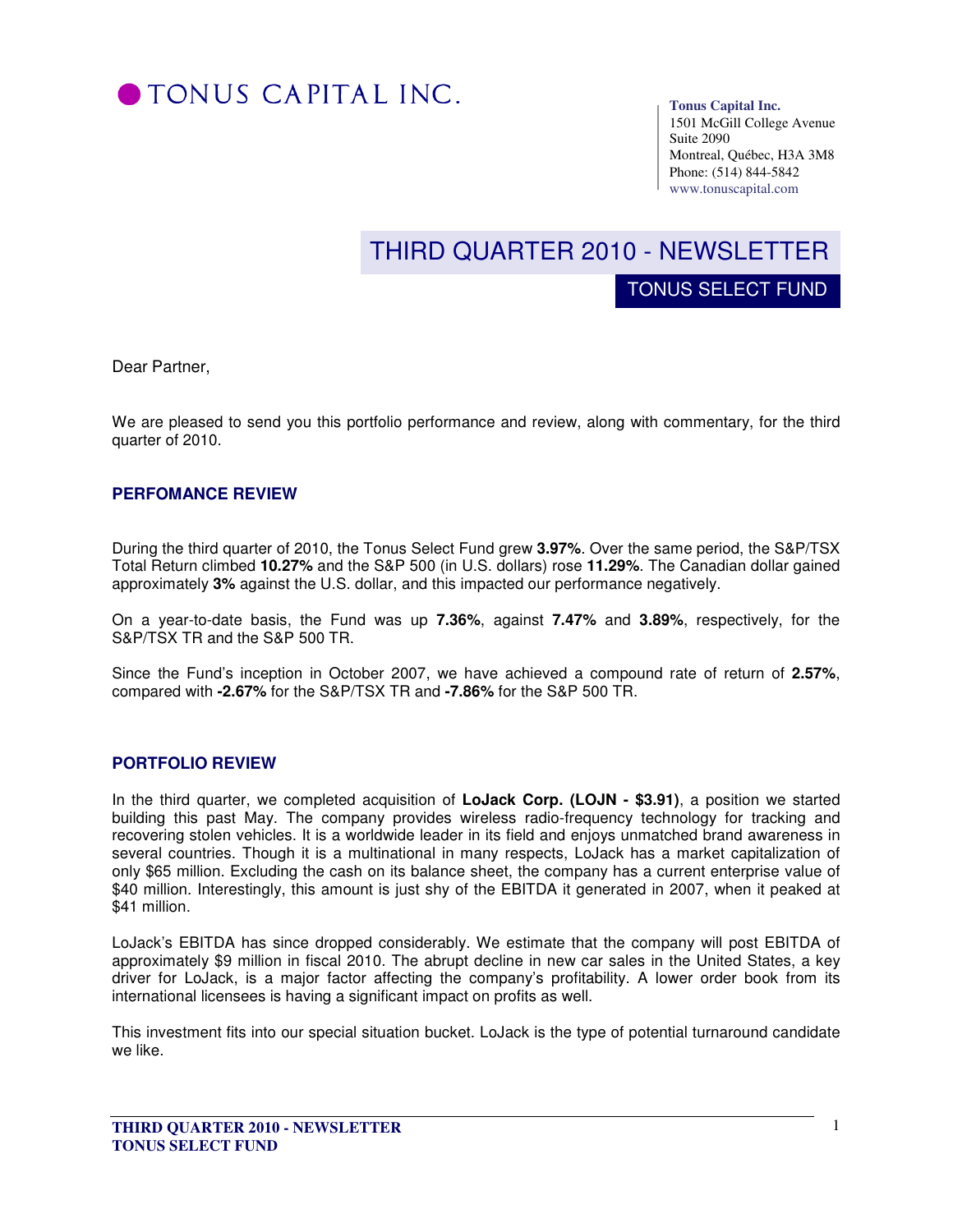The company has a history of being profitable, it has no leverage (net cash of \$1.50 per share), and certain special items make reading its income statement a gruelling exercise. For instance, a recent court battle lost against its Chinese licensee cost the company more than \$20 million in legal fees and settlement. In addition, the true profitability of its core business has been masked by the development of new markets (e.g., Italy) and new products (e.g., wireless technology for tracking people at risk of wandering). Finally, the recent decision by management to right-size the business in line with the new reality of lower new car sales in the United States involved non-recurring charges that had a bearing on earnings in the short term.

The company operates under two business models. In the U.S. market, LoJack not only sells its tracking devices but also maintains and operates a platform through which all vehicles equipped with a unit can interface with law enforcement computers. If a vehicle is stolen, law enforcement can track it instantly, thus improving the chances of recovery. This model entails a significant barrier to entry, as competitors would have to sign multiple agreements with law enforcement in order to provide the same service.

In international markets, LoJack deals with licensees (except for Italy where the company applies the same model as in the United States) and earns revenue from selling its tracking devices on an exclusive basis. Some licensees have built large and profitable businesses using LoJack technology. For instance, last year, a private equity firm acquired a stake in LoJack's South African licensee, which valued its operations at more than \$300 million (LoJack has no ownership interest in this licensee), proving that there is value in LoJack technology.

As mentioned above, we foresee the company generating about \$9 million in EBITDA this year. In fiscal 2011, however, cost cutting and a more vigorous auto market should combine to boost EBITDA to roughly \$15 million. Hence, the stock is currently trading at less than three times 2011 EBITDA. Moreover, we estimate that in a few years the company should be in a position to post EBITDA in excess of \$20 million. LoJack is a small cap in a turnaround situation and, as such, carries potential risk. However, we have done our homework by talking to competitors in North America and Europe, to exemployees, to its licensee in South Africa and, obviously, to management. The biggest risks we face with this investment are the following: 1) the difficult financial situation of its Brazilian licensee, which could hurt sales in the short term; 2) the ever-present risk of superior technology being developed; and 3) management misallocating cash towards unnecessary acquisitions. Having assessed these, we believe that, at its current valuation, LoJack is undervalued and these factors are already priced into the stock.

We made another investment that falls in the special situation bucket. In early July, we acquired shares in **Barnes and Noble Inc. (BKS – \$16.21)** at \$12.40 not long after management announced it would significantly increase investment in e-books to better compete against Amazon's Kindle, the market leader in this field. As the investment would hurt short-term profits, investors did not react too kindly to the news, sinking the stock more than 20% from \$16.00 to \$12.00 in a matter of days. Before this announcement was even made, the stock was already down from the \$24.00 peak reached earlier in the spring. The cause of this prior decline was again investor apprehension regarding how Barnes and Noble's mega-bookstore model would compete against the hyperbolic growth of the e-book market. As often happens, investors placed too much emphasis on short-term trends and became blind to value no matter how cheap the stock became. We had our glasses on as did, we suppose, Barnes and Noble's chairman and largest shareholder, who put the company up for sale and included himself as a potential buyer. The stock shot up on the news and we sold our stock for a gain of 25%.

In our second-quarter letter, we mentioned that we might revisit **Washington Post Co. (WPO - \$399.41)**  as the stock was being punished for the company's involvement in the for-profit higher education sector through its Kaplan division. We did purchase shares at prices ranging from \$303 to \$404. By our conservative calculations, at less than \$320 per share, the market attributed no value whatsoever to WPO's higher education division and to the Washington Post newspaper. There is no need to dwell on this stock here as it has been the subject of extensive coverage in previous letters. Suffice it to mention that we are fully aware of the political risk associated with this industry and we are monitoring the situation very closely.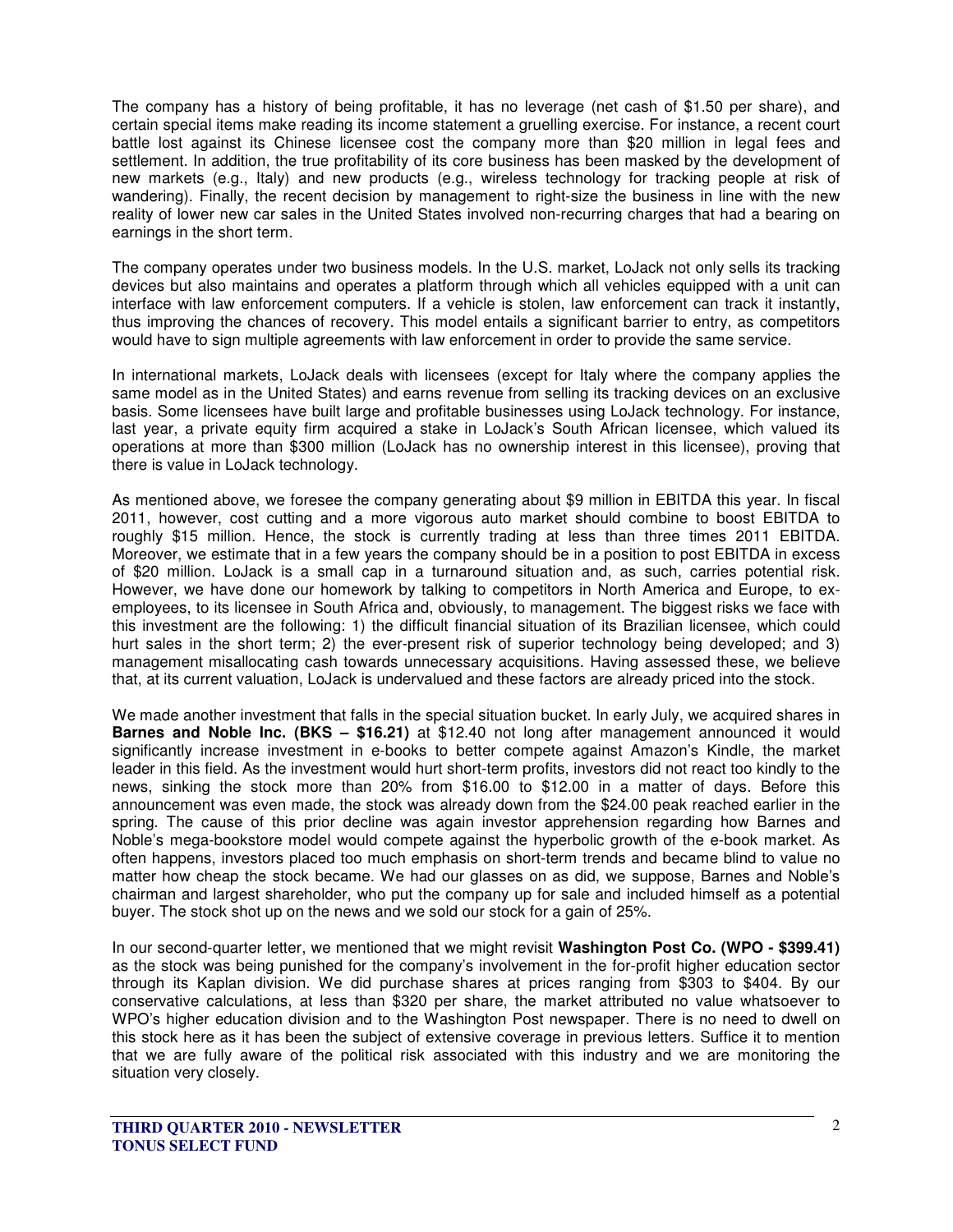The negative sentiment surrounding for-profit higher education served up the opportunity to acquire stock in another company in the sector that we believe is undervalued. **American Public Education Inc. (APEI - \$32.86)** is a corporation that we admire for its steadfast commitment to offering quality education at great value. Indeed, most companies in the sector have for years benefited from annual mid-single-digit increases in tuition fees. However, this escalation has had the perverted effect of forcing students to indebt themselves ever more. APEI is the only company to our knowledge that has not hiked tuition for its undergraduate program in the past 10 years. As a result, its courses today are even less expensive than in some state universities. We believe that this will confer a non-negligible competitive advantage to the company in future.

Offering courses at a cheaper price does not make the company less profitable. In the past three years, the company has consistently recorded net profit margins above 10% even though it more than doubled in size during this period. APEI was able to achieve such a solid performance by offering online programs exclusively, by having significantly lower student acquisition costs, and by targeting students in the military. Since going public in 2007, the company had always had an overly rich valuation for us to consider acquiring its stock. However, as a result of investor nervousness about the sector and lowerthan-expected growth in enrolment from APEI's military student base in Q2, the stock plunged 50% from its high of \$50.00 attained in late July. We pounced on the opportunity to buy the stock in the high 20s.

There are two principal risks to owning APEI: 1) the slowdown in enrolment among its core military student base is proving to be permanent owing to increased competition; and 2) the company's strategy of further expanding its non-military clientele, which today represents one third of its student population, may not prove as easy and profitable as expected. However, its recent venture with Wal-Mart to offer courses to Wal-Mart employees is certainly a step in the right direction and evidence that APEI can find ways of offering its programs to a broader market.

The company has a pristine balance sheet with nearly \$5.00 per share in cash. We believe that paying the stock 15 times 2010 EPS was a bargain for this growing, high-quality business.

Finally, in late September, we purchased shares in a new company that, needless to say, we felt was undervalued and misunderstood. It already represents 4% of our portfolio but as we might continue to build our position, we will refrain from disclosing any names for now.

## **COMMENTARY**

The level of volatility endured so far this year, especially on the U.S. market, has provided the opportunity to put our cash to good use by investing in companies that we estimate are trading at attractive valuations. Our portfolio has gone from holding almost 60% in cash at the start of the year to less than 30% at present. However, despite the fact that the stock market has been robust of late, we are not itching to invest our remaining liquidity. The fear of underperforming the market during a bullish run is not a motivator for us. On the contrary, our recent buys mentioned above all have one thing in common: They have fallen out of favour with investors for the time being. This is further confirmation that we are not momentum buyers. When markets are volatile, it is important for investors to remember that the stock market is merely an auction mechanism for fixing prices. Its raison d'être is to serve investors, not to instruct them. We do not judge the attractiveness of a stock based on price fluctuations but rather on the value we get for the price we pay.

Sincerely,

tere Boulin

Steve Boutin, CFA **Philippe Hynes, CFA** 

**THIRD QUARTER 2010 - NEWSLETTER TONUS SELECT FUND**